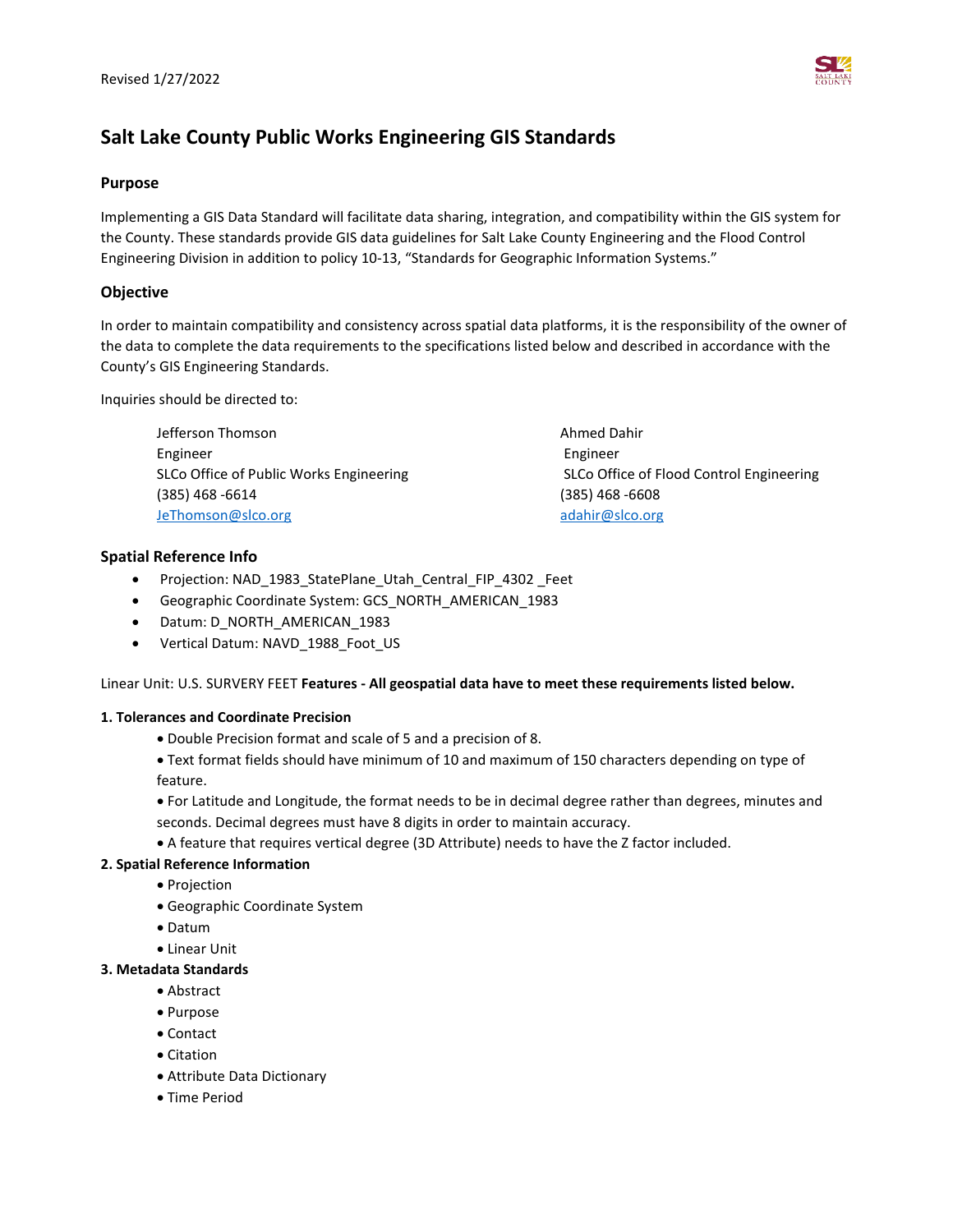

#### **4. File Naming Requirements for Attribute Item and Field Naming**

- File name and for geospatial data use abbreviated name.
- Use abbreviated attribute names for each feature.
- All features must have design date of completion.
- All geospatial data must be in Geo Database format (GDB).
- File names will be entirely in lowercase.
- No spaces or dashes. Underscores are acceptable
- Common and County Abbreviations Standards must be used.

#### **GIS Data Features Abbreviations and Descriptions**

- 1. **ADA Ramps** wheel chair ramps for sidewalk use Abbreviation: ada\_ramp
- 2. **Crosswalks** a designated location on the road to indicate where pedestrians can cross Abbreviation: cr\_walk
- 3. **Curb** the edge where a raised sidewalk meets an un-raised roadway Abbreviation: curb
- 4. **Striping** an indication on the road to guide and convey information to drivers Abbreviation: striping
- 5. **Side Walks** indication of sidewalk features and condition Abbreviation: s\_walks
- 6. **Street Lights** street light ID and wattage information Abbreviation: s\_light
- 7. **Storm Drain Cleanout Box (Manhole)** top opening cover to an underground utility vault used as an access point that connects storm drainpipe lines. Abbreviation: sd\_cleanout
- 8. **Detention Basin Inlet** an opening allowing the flow of water to be stored in a detention basin. Abbreviation: db\_inlet
- 9. **Detention Basin Outlet** an opening allowing water to be drained out of a detention basin. Abbreviation: db\_outlet
- 10. **Storm Drain Catch Basin -** A device used to collect storm water. Abbreviation: sd\_cb
- 11. **Bridge** a structure built for the purpose of providing passage over a body of water such as a creek or river. Abbreviation: bridge
- 12. **Culvert** a structure built for the purpose of channeling water under an elevated area that is open to a channel on both ends. Abbreviation: culvert
- 13. **Storm Drain Pipe** a structure built for the purpose of channeling storm water. Abbreviation: sd\_pipe
- 14. **Detention Basin Area** a low lying area designed to temporarily hold water. Abbreviation: db\_area
- 15. **Drainage Area** an area of land where surface water covers the basin. Abbreviation: drain\_area
- 16. **Fire Hydrants** for emergency management and geographic reference. Abbreviation: f\_ Hydrant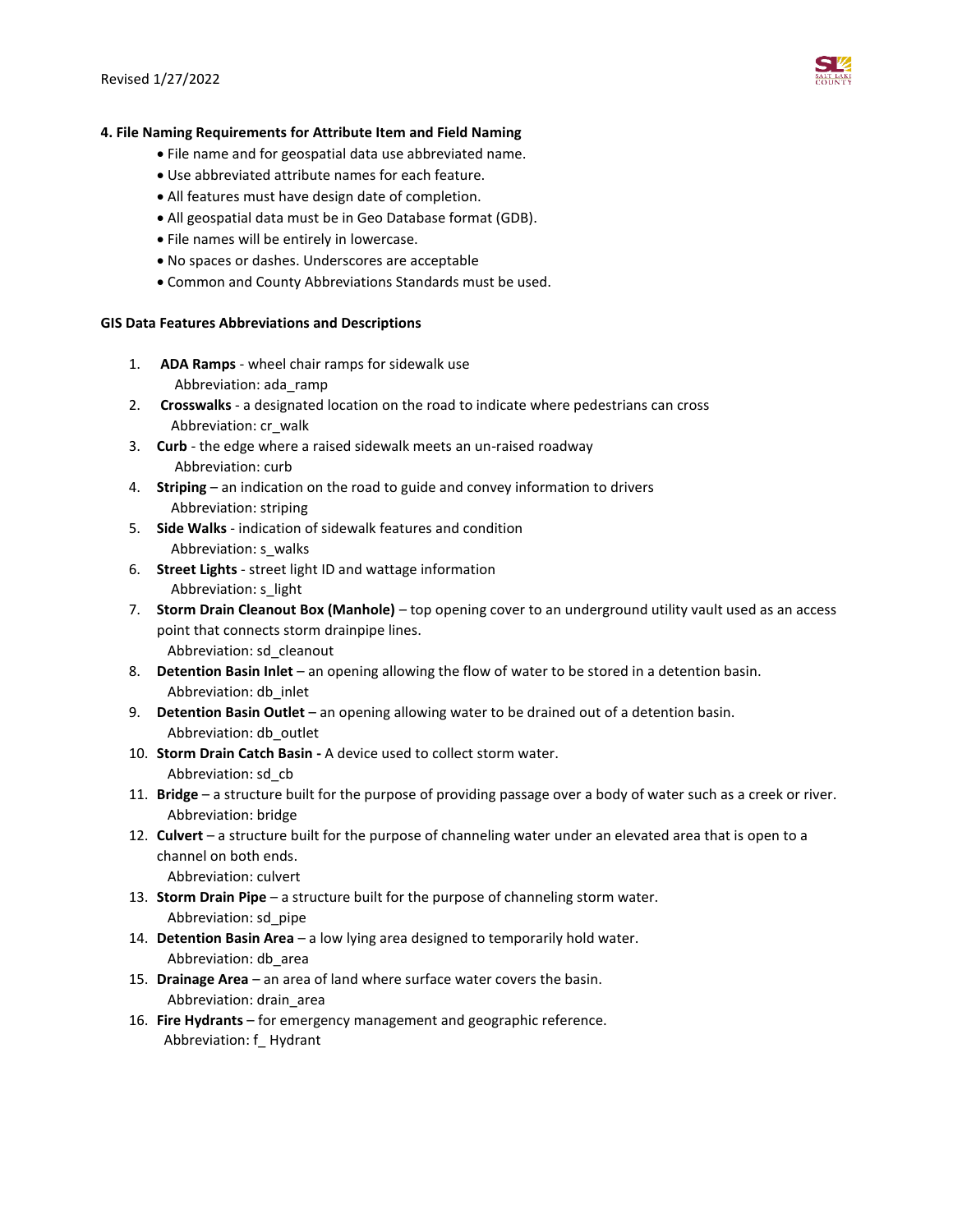

# **Salt Lake County Engineering GIS Data Requirements Check List**

| <b>GIS Data Features</b>                                                     |               |  |
|------------------------------------------------------------------------------|---------------|--|
| Date:                                                                        | Submitted by: |  |
| Received by:                                                                 |               |  |
|                                                                              |               |  |
| Data is required to be in the following ESRI shapefile/geodatabase format    |               |  |
| Projection Coordinate System: NAD_1983_StatePlane_Utah_Central_FIP_4302_Feet |               |  |
| Geographic Coordinate System: GCS_NORTH_AMERICAN_1983                        |               |  |
| Datum: D_NORTH_AMERICAN_1983                                                 |               |  |
| Linear Unit: U.S. SURVEY FEET                                                |               |  |
|                                                                              |               |  |

| <b>GIS Data Features</b>                          |                                                                                                                                           |                                                                                             |                                                          | Office Use<br>Only |
|---------------------------------------------------|-------------------------------------------------------------------------------------------------------------------------------------------|---------------------------------------------------------------------------------------------|----------------------------------------------------------|--------------------|
| <b>Object: ADA Ramps</b><br>Shape File: Point     | <b>Attribute Needs to Include:</b><br>1. Surface Material<br>2. Pattern<br>3. Slope<br>4. Construction Comp Date                          | <b>Attribute Name:</b><br>material<br>pattern<br>slope<br>date                              | Type:<br>Text<br>Text<br>Double<br>Date                  | <b>Accepted</b>    |
| Object: Crosswalks<br>Shape File: Poly Line       | Attribute Needs to Include:<br>1. Width of Crosswalk<br>2. Construction Comp Date<br>*3D - Polyline with Z factor                         | <b>Attribute Name:</b><br>width<br>date                                                     | Type:<br>Short<br>Date                                   | Accepted           |
| Object: Curb<br>Shape File: Poly Line             | Attribute Needs to Include:<br>1. Type of Curb<br>2. Design Completion Date<br>* 3D - Polyline with Z factor                              | <b>Attribute Name:</b><br>type<br>date                                                      | Type:<br>Text<br>Date                                    | <b>Accepted</b>    |
| Object: Striping<br>Shape File: Poly Line         | <b>Attribute Needs to Include:</b><br>1. Type of Stripe<br>2. Width<br>3. Design Completion Date<br>4. Construction Comp Date             | <b>Attribute Name:</b><br>type_s<br>width<br>date<br>date                                   | Type:<br>Text<br>Short<br>Date<br>Date                   | Accepted           |
| <b>Object: Street Lights</b><br>Shape File: Point | Attribute Needs to Include:<br>1. Fixture Type<br>2. Pole Type<br>3. Wattage<br>4. Pole Number<br>5. Address<br>6. Construction Comp Date | <b>Attribute Name:</b><br>fixture ty<br>pole_type<br>wattage<br>pole_num<br>address<br>date | Type:<br>Text<br>Text<br>Float<br>Double<br>Text<br>Date | Accepted           |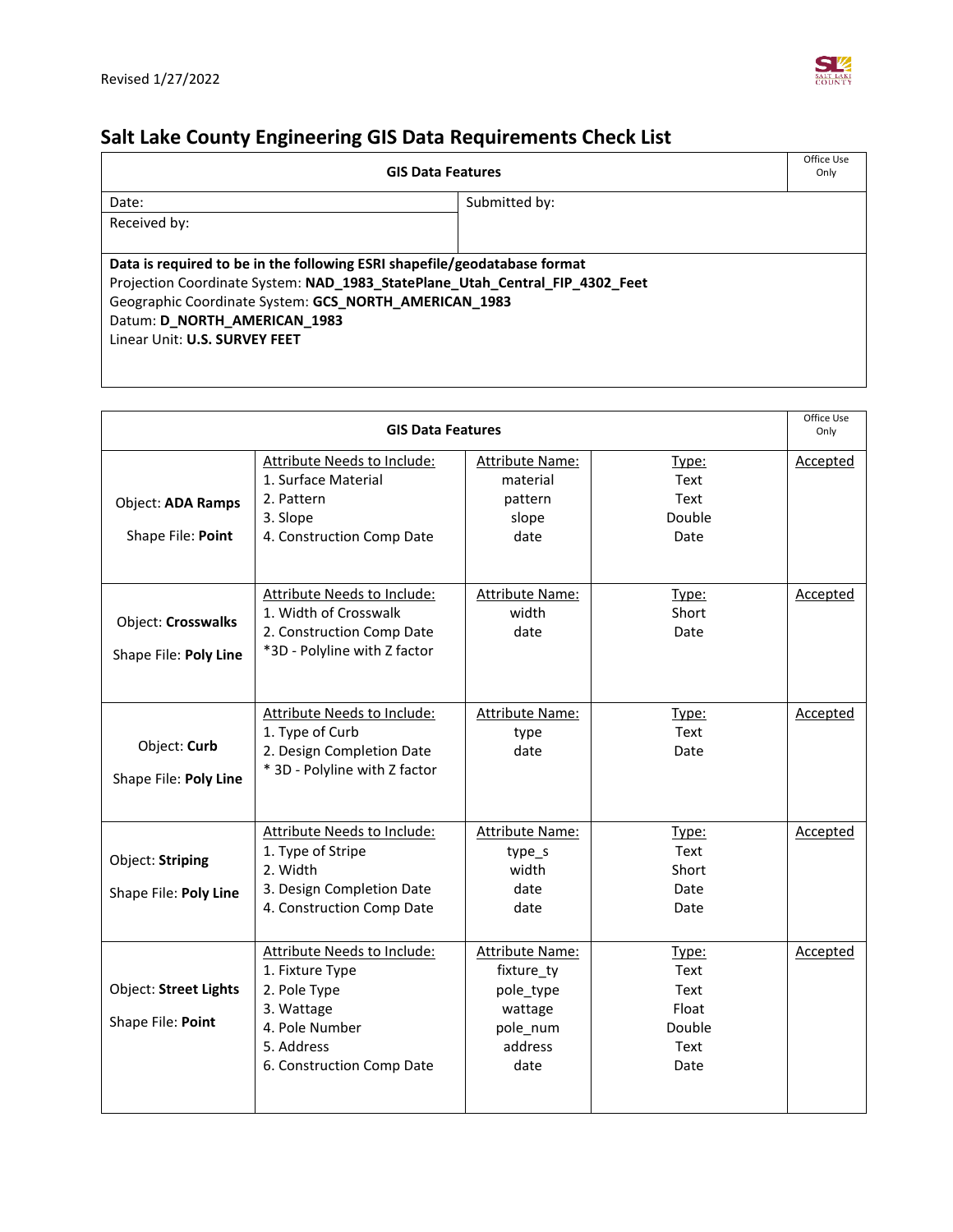

| <b>GIS Data Features</b> |                                                  |                             | Office Use<br>Only   |                 |
|--------------------------|--------------------------------------------------|-----------------------------|----------------------|-----------------|
|                          | Attribute Needs to Include:<br>1. Fire Authority | Attribute Name:<br>f author | <u>Type:</u><br>Text | <b>Accepted</b> |
|                          | 2. Water Authority                               | w_author                    | Text                 |                 |
| Object: Fire Hydrants    | 3. Flow Rate                                     | flow_rt                     | Double               |                 |
| Shape File: Point        | 4. In-Service/Out_of_Service                     | serv_stat                   | Text                 |                 |
|                          | 5. Hydrant ID                                    | hy_id                       | Text                 |                 |
|                          | 6. Construction Comp Date                        | date                        | Date                 |                 |
|                          |                                                  |                             |                      |                 |
|                          | Attribute Needs to Include:                      | <b>Attribute Name:</b>      | Type:                | Accepted        |
|                          | 1. Width                                         | s_width                     | Short                |                 |
| Object: Sidewalks        | 2. Park Strip                                    | strip                       | Text                 |                 |
|                          | 3. Side of Road                                  | rd_side                     | Text                 |                 |
| Shape File: Poly Line    | 4. Install Date                                  | in_date                     | Date                 |                 |
|                          | 5. Design Date                                   | des_date                    | Date                 |                 |
|                          | 6. Condition                                     | condition                   | Text                 |                 |
|                          | 7. Construction Comp Date                        | date                        | Date                 |                 |
|                          |                                                  |                             |                      |                 |
|                          | Attribute Needs to Include:                      | <b>Attribute Name:</b>      | Type:                | <b>Accepted</b> |
|                          | 1. Structure ID                                  | structureID                 | Long                 |                 |
|                          | 2. Structure Type                                | structureType               | Text                 |                 |
|                          | 3. Structure Shape                               | structureShape              | Text                 |                 |
|                          | 4. Structure Length                              | structureLength             | Short                |                 |
|                          | 5. Structure Width                               | structureWidth              | Short                |                 |
| Object: Detention        | 6. Type of Material                              | mater                       | Text                 |                 |
| <b>Basin Outlet</b>      | 7. Number of Grates                              | gratesNumber                | Short                |                 |
|                          | 8. Sump Elevation                                | elevationFloor              | Double               |                 |
| Shape File: Point        | 9. Surface Elevation                             | elevationSurface            | Double               |                 |
|                          | 10. Outlet Invert Elevation                      | outlet_el                   | Double               |                 |
|                          | 11. Rim Elevation                                | rim_el                      | Double               |                 |
|                          | 12. Outflow (Max cfs)                            | cfs                         | Double               |                 |
|                          | 13. Structure Status                             | status                      | Text                 |                 |
|                          | 14. Municipality                                 | municipality                | Text                 |                 |
|                          | 15. Construction Comp Date                       | date                        | Date                 |                 |
|                          | <b>Attribute Needs to Include:</b>               | <b>Attribute Name:</b>      | <u>Type:</u>         | <b>Accepted</b> |
|                          | 1. Structure ID                                  | structureID                 | Long                 |                 |
|                          | 2. Structure Type                                | structureType               | Text                 |                 |
|                          | 3. Structure Shape                               | structureShape              | Text                 |                 |
| Object: Storm Drain      | 4. Structure Length                              | structureLength             | Short                |                 |
| <b>Catch Basin</b>       | 5. Structure Width                               | structureWidth              | Short                |                 |
|                          | 6. Number of Grates                              | gratesNumber                | Short                |                 |
| Shape File: Point        | 7. Sump Elevation                                | elevationFloor              | Double               |                 |
|                          | 8. Rim Elevation                                 | rim_el                      | Double               |                 |
|                          | 9. Invert Elevation                              | inv_el                      | Double               |                 |
|                          | 10. Structure Status                             | status                      | Text                 |                 |
|                          | 11. Municipality                                 | municipality                | Text                 |                 |
|                          | 12. Construction Comp Date                       | date                        | Date                 |                 |
|                          |                                                  |                             |                      |                 |
|                          |                                                  |                             |                      |                 |
|                          |                                                  |                             |                      |                 |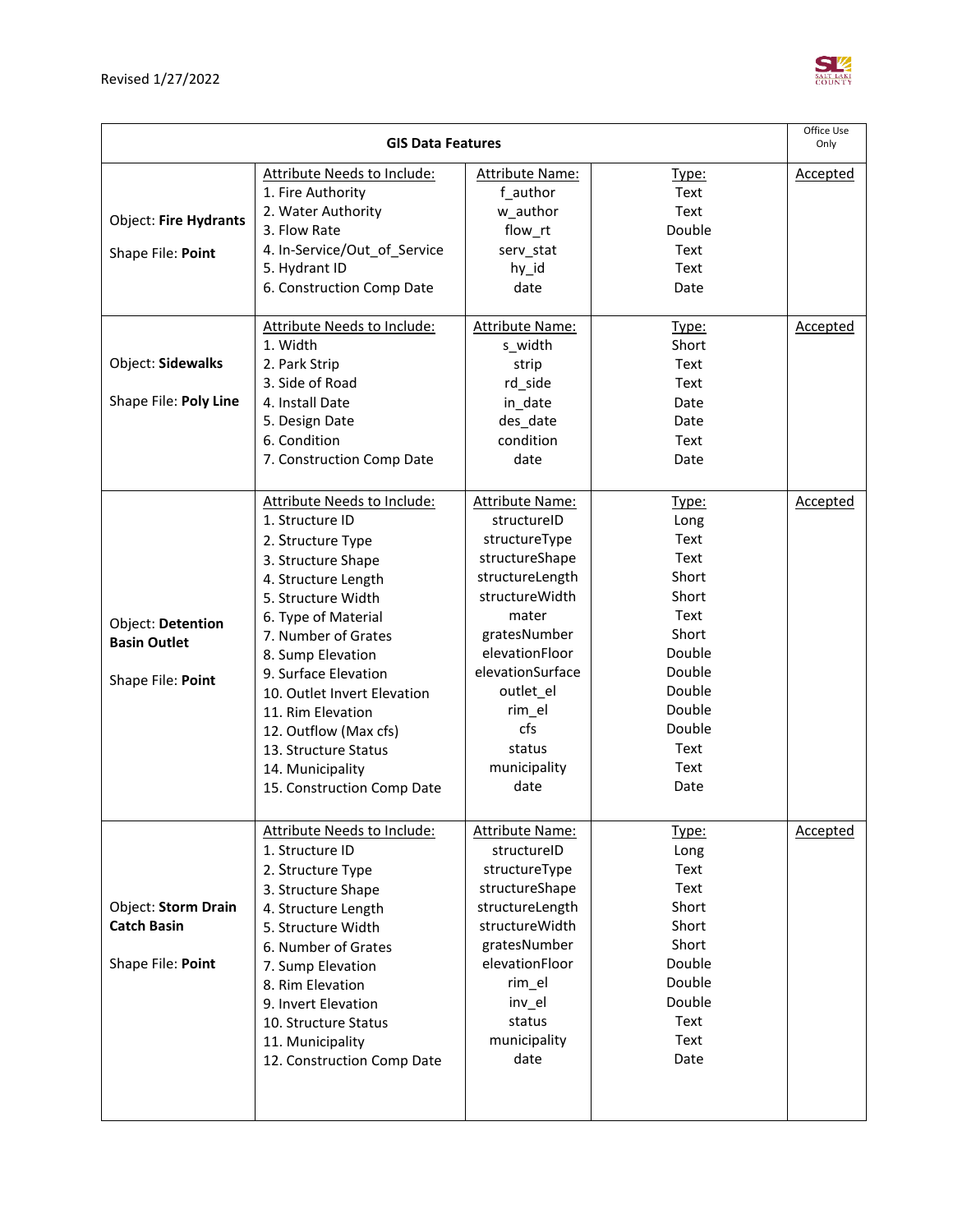

| <b>GIS Data Features</b>   |                                              |                        | Office Use<br>Only |                 |
|----------------------------|----------------------------------------------|------------------------|--------------------|-----------------|
|                            |                                              |                        |                    |                 |
|                            | <b>Attribute Needs to Include:</b>           | <b>Attribute Name:</b> | Type:              | <b>Accepted</b> |
|                            | 1. Width                                     | width                  | Short              |                 |
|                            | 2. Deck Elevation                            | deck                   | Double             |                 |
|                            | 3. Upstream Low Chord                        | up_Ichord              | Short              |                 |
| Object: Bridge             | Height                                       |                        |                    |                 |
|                            | 4. Downstream Low Chord                      | down_lchord            | Short              |                 |
| Shape File: Poly Line      | Height                                       |                        |                    |                 |
|                            | 5. Upstream Channel Invert<br>Elevation      | up_elev                | Double             |                 |
|                            | 6. Downstream Channel                        | down_el                | Double             |                 |
|                            | elevation                                    |                        |                    |                 |
|                            | 7. Over Channel                              | channel                | Text               |                 |
|                            | 8. Construction Comp Date                    | date                   | Date               |                 |
|                            |                                              |                        |                    |                 |
|                            | <b>Attribute Needs to Include:</b>           | <b>Attribute Name:</b> | <u>Type:</u>       | <b>Accepted</b> |
|                            | 1. Type of Culvert                           | type                   | Text 25            |                 |
| Object: Culvert            | 2. Structure Shape                           | structureShape         | Text               |                 |
|                            | 3. Width in Feet                             | width                  | Short              |                 |
| Shape File: Poly Line      | 4. Height in Feet                            | height                 | Short              |                 |
|                            | 5. Directional Flow (N, S, E, W)             | dir_flo                | Text               |                 |
|                            | 6. Up Stream Invert Elevation                | up_elev                | Double             |                 |
|                            | 7. Down Stream Invert                        | down_el                | Double             |                 |
|                            | Elevation                                    |                        |                    |                 |
|                            | 8. Slope of Culvert                          | slope                  | Double             |                 |
|                            | 9. Type of Material                          | mater                  | Text               |                 |
|                            | 10. Design Flow (cfs)                        | cfs                    | Double             |                 |
|                            | 11. Construction Comp Date                   | date                   | Date               |                 |
|                            | Attribute Needs to Include:                  | <b>Attribute Name:</b> | Type:              | Accepted        |
|                            | 1. Line Material                             | lineMaterial           | Text               |                 |
|                            | 2. Pipe Diameter                             | pipeDiameter           | Short              |                 |
|                            | 3. Height                                    | height                 | Short              |                 |
|                            | 4. Width                                     | width                  | Short              |                 |
| <b>Object: Storm Drain</b> | 5. System Type                               | systemType             | Text               |                 |
| Pipe                       | 6. Slope                                     | slope                  | Double             |                 |
|                            | 7. ChannelType                               | channelType            | Text               |                 |
| Shape File: Poly Line      | 8. Flow Direction                            | flowDirection          | Text               |                 |
|                            | 9. Channel Status                            | status                 | Text               |                 |
|                            | 10. Upstream Invert Flow Line                | up_elev                | Double             |                 |
|                            | Elevation                                    |                        |                    |                 |
|                            | 11. Downstream Invert Flow<br>Line Elevation | down el                | Double             |                 |
|                            | 12. Design Flow (cfs)                        | cfs                    | Double             |                 |
|                            | 13. Design Completion Date                   | date                   | Date               |                 |
|                            | 14. Municipality                             | municipality           | Text               |                 |
|                            | 15. Condition                                | condition              | Text               |                 |
|                            |                                              |                        |                    |                 |
|                            |                                              |                        |                    |                 |
|                            |                                              |                        |                    |                 |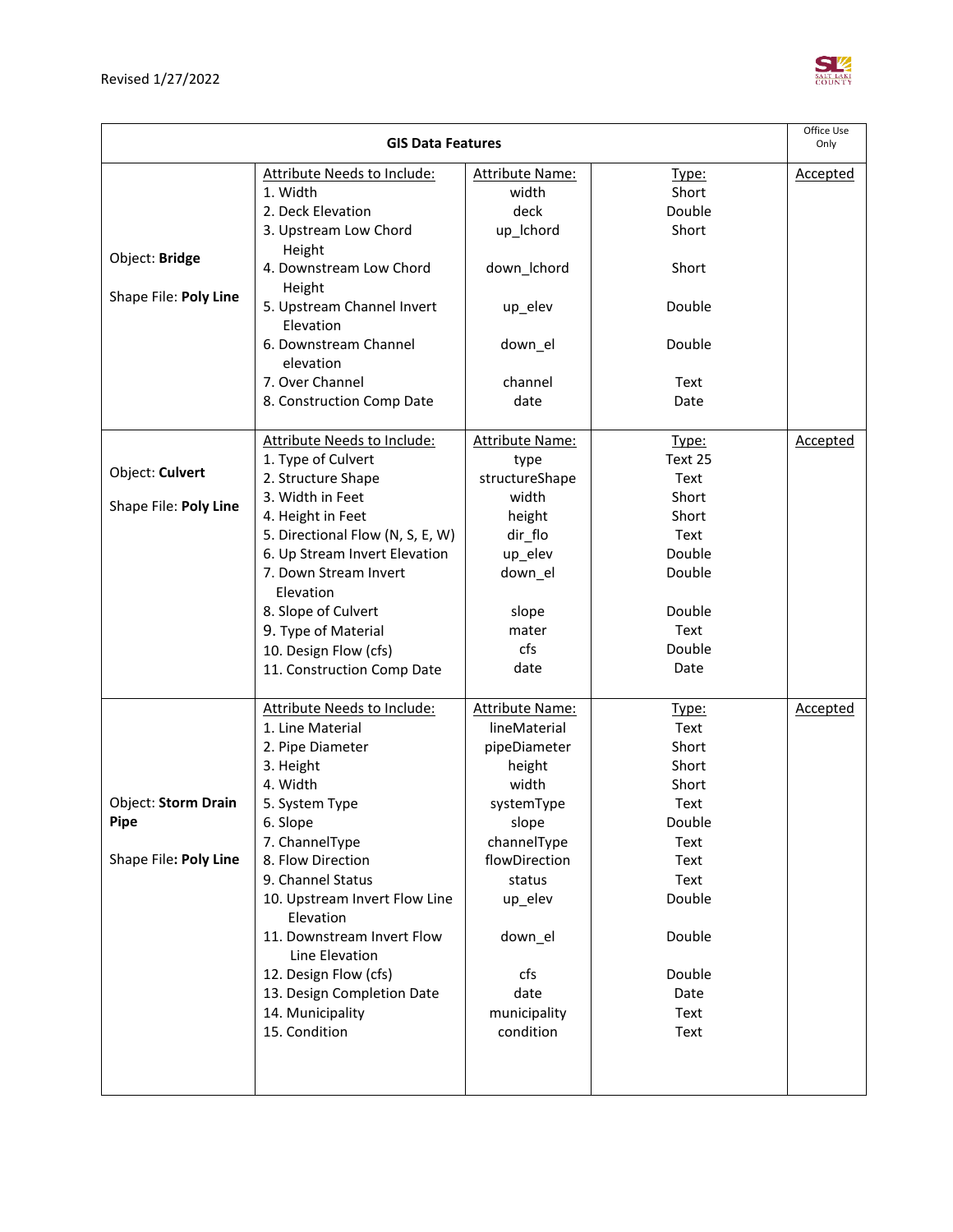

| <b>GIS Data Features</b>                          |                                               |                                | Office Use<br>Only |                 |
|---------------------------------------------------|-----------------------------------------------|--------------------------------|--------------------|-----------------|
|                                                   |                                               |                                |                    |                 |
|                                                   | <b>Attribute Needs to Include:</b><br>1. Area | <b>Attribute Name:</b>         | Type:<br>Double    | <u>Accepted</u> |
| Object: Detention                                 | 2. Other Use / ex. School,                    | area<br>$use_$                 | Text               |                 |
| <b>Basin Area</b>                                 | soccer                                        |                                |                    |                 |
|                                                   | 3. Capacity of Basin                          | cap                            | Double             |                 |
| Shape File: Polygon                               | 4. Construction Comp Date                     | date                           | Date               |                 |
|                                                   |                                               |                                |                    |                 |
|                                                   |                                               |                                |                    |                 |
|                                                   | Attribute Needs to Include:                   | <b>Attribute Name:</b>         | Type:              | <b>Accepted</b> |
| Object: Drainage                                  | 1. Area                                       | area                           | Double             |                 |
| Area                                              | 2. Construction Comp Date                     | date                           | Date               |                 |
| Shape File: Polygon                               |                                               |                                |                    |                 |
|                                                   |                                               |                                |                    |                 |
|                                                   | <b>Attribute Needs to Include:</b>            | Attribute Name:                | Type:              | <b>Accepted</b> |
|                                                   | 1. Structure ID                               | structureID                    | Long               |                 |
|                                                   | 2. Structure Type                             | structureType                  | Text               |                 |
|                                                   | 3. Structure Shape                            | structureShape                 | Text               |                 |
|                                                   | 4. Structure Length                           | structureLength                | Short              |                 |
| <b>Object: Storm Drain</b><br><b>Cleanout Box</b> | 5. Structure Width                            | structureWidth                 | Short              |                 |
| (Manhole)                                         | 6. Number of Grates                           | gratesNumber<br>elevationFloor | Short<br>Double    |                 |
|                                                   | 7. Sump Elevation<br>8. Rim Elevation         | rim_el                         | Double             |                 |
| Shape File: Point                                 | 9. Invert Elevation                           | inv_el                         | Double             |                 |
|                                                   | 10. Structure Status                          | status                         | Text               |                 |
|                                                   | 11. Depth of Cleanout Box                     | depth                          | Double             |                 |
|                                                   | 12. Size of Outlet                            | out_siz                        | Double             |                 |
|                                                   | 13. Direction of Outflow                      | dir_out                        | Text               |                 |
|                                                   | 14. Combo Box                                 | combo_b                        | Text               |                 |
|                                                   | 15. Municipality                              | municipality                   | Text               |                 |
|                                                   | 16. Construction Comp Date                    | date                           | Date               |                 |
|                                                   | <b>Attribute Needs to Include:</b>            | <b>Attribute Name:</b>         | Type:              | <b>Accepted</b> |
|                                                   | 1. Structure ID                               | structureID                    | Long               |                 |
| Object: Detention<br><b>Basin Inlet</b>           | 2. Structure Shape                            | structureShape                 | Text               |                 |
|                                                   | 3. Structure Length                           | structureLength                | Short              |                 |
| Shape File: Point                                 | 4. Structure Width                            | structureWidth                 | Short              |                 |
|                                                   | 5. Type of Material                           | mater                          | Text               |                 |
|                                                   | 6. Number of Grates                           | gratesNumber                   | Short              |                 |
|                                                   | 7. Sump Elevation                             | elevationFloor                 | Double             |                 |
|                                                   | 8. Structure Status                           | status                         | Text               |                 |
|                                                   | 9. Type of Inlet<br>10. Size of Inlet         | type<br>size                   | Text<br>Double     |                 |
|                                                   | 11. Inlet Invert Elevation                    | in_el                          | Double             |                 |
|                                                   | 12. Rim Elevation on Bubble                   | rim_el                         | Double             |                 |
|                                                   | Up Box                                        |                                |                    |                 |
|                                                   | 13. Municipality                              | municipality                   | Text               |                 |
|                                                   | 14. Construction Comp Date                    | date                           | Date               |                 |
|                                                   |                                               |                                |                    |                 |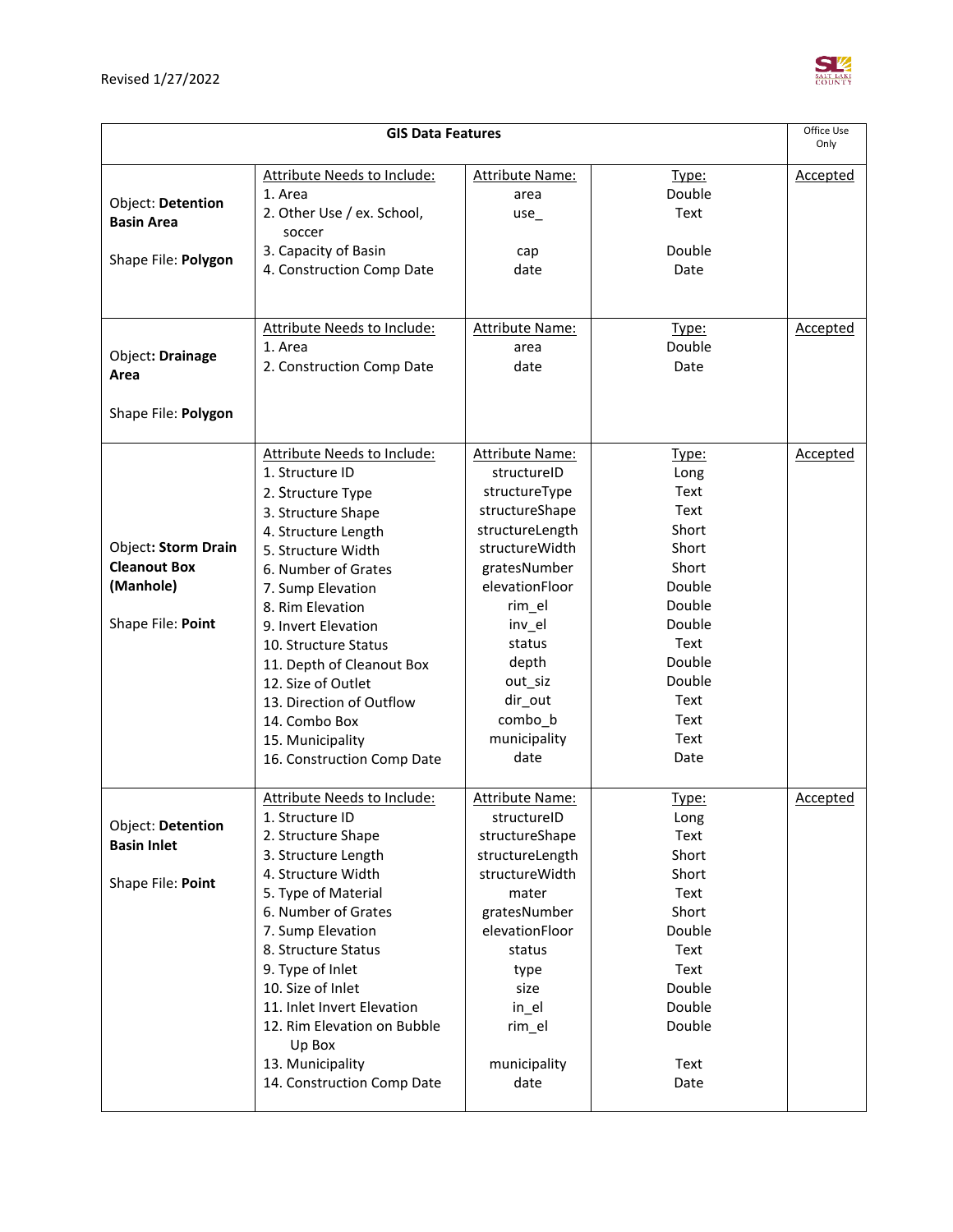## **More Descriptions**

#### **Line Feature**

| <b>Field Name</b> | <b>Description</b>               | <b>Examples</b>                                   |
|-------------------|----------------------------------|---------------------------------------------------|
| <b>OBJECTID</b>   | N/A                              | N/A                                               |
| Shape             | N/A                              | N/A                                               |
| Shape_Length      | N/A                              | N/A                                               |
| lineID            | generated by attribute rule      | N/A                                               |
| lineMaterial      |                                  | Clay, Combo, Concrete Channel, Concrete           |
|                   |                                  | Channel/Natural Bottom, Concrete Pipe, Concrete   |
|                   |                                  | Pipe Non-Reinforced, Concrete Squash Pipe,        |
|                   |                                  | Concrete Vault, Corrugated Metal Pipe, Corrugated |
|                   |                                  | Metal Squash Pipe, Corrugated Plastic Pipe,       |
|                   |                                  | Corrugated HDPE, High Density Polyethylene,       |
|                   |                                  | Natural, Open Concrete Channel, PVC, Plastic,     |
|                   |                                  | Polyethylene, Polypropylene, Reinforced Concrete  |
|                   | construction material            | Pipe, Steel Pipe, Unknown                         |
| pipeDiameter      | measurement in Inches for        |                                                   |
|                   | circular structures              | measured in one-inch increments                   |
| height            | measurement in Inches for        |                                                   |
|                   | non-circular structures          | measured in one-inch increments                   |
| width             | measurement in Inches for        |                                                   |
|                   | non-circular structures          | measured in one-inch increments                   |
| systemType        | water system type                | Stormwater, Irrigation Water                      |
| grade             | difference between in and out    |                                                   |
|                   | elevation divided by pipe        |                                                   |
|                   | length                           |                                                   |
| channelType       | description of conduit type      | Open Channel, Pipe, Vault                         |
| inElevation       | measurement from the top of      |                                                   |
|                   | the conduit                      | measured in US feet to the thousandth             |
| outElevation      | measurement from the bottom      |                                                   |
|                   | of the conduit                   | measured in US feet to the thousandth             |
| flowDirection     | cardinal/ordinal direction of    |                                                   |
|                   | flow                             |                                                   |
| status            | operational status               |                                                   |
| municipality      | locality structure is located in |                                                   |
| notes             | relevant notes                   | any notes related to connected pipes/structures   |